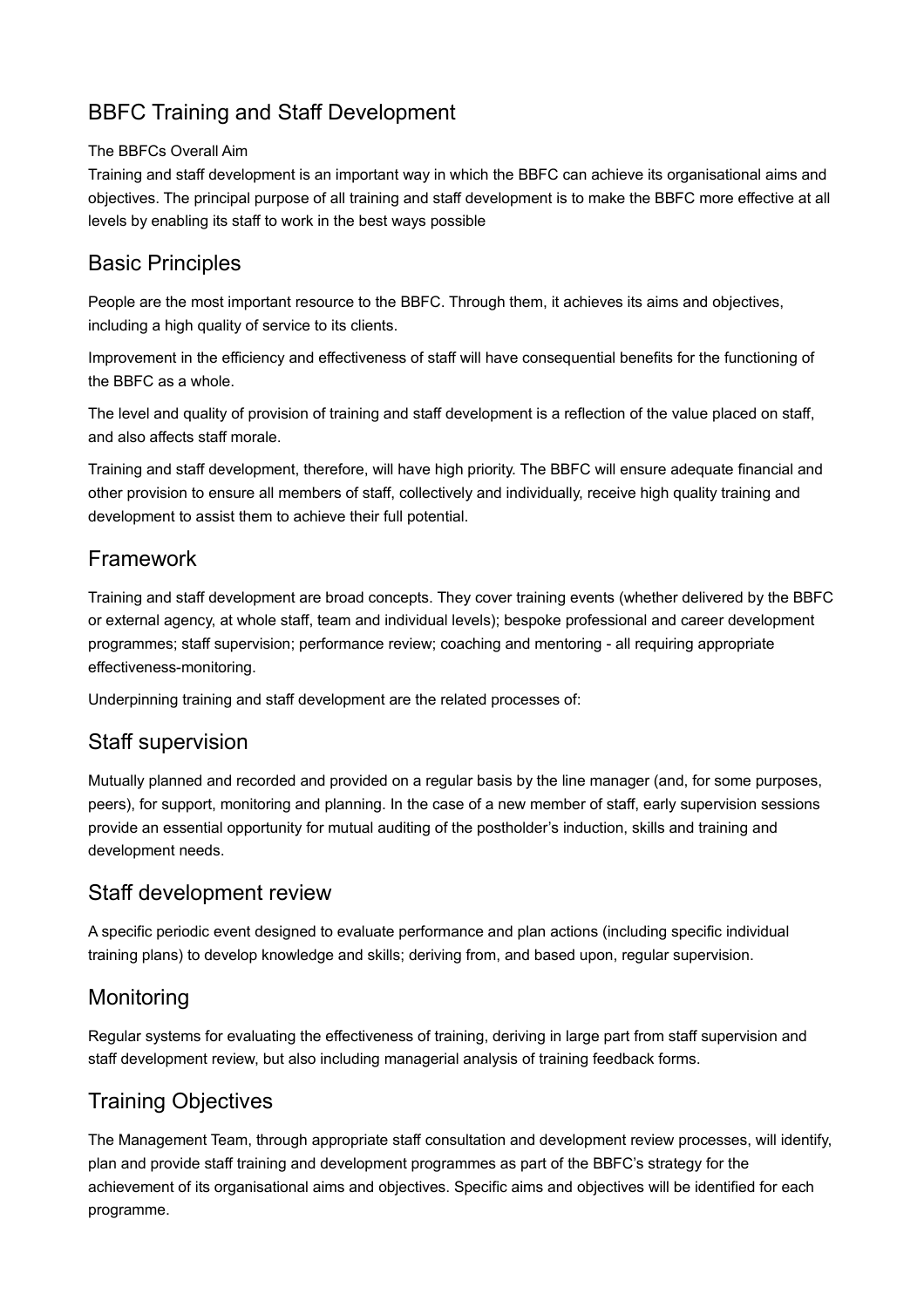These programmes will cover:

•Induction (organisational, team and role) •Knowledge and skills enhancement •Professional and career developmen •Induction

## 1. Organisational Induction

Newly appointed post-holders will be given an induction programme which will give them information about the organisation as a whole. It will include an overview of the organisation; its functions, aims and objectives; structures; and health and safety arrangements. The programme will include introductions to other staff; a pack of all documentation relevant to their part in and contribution to the work of the BBFC, and will cover responsibilities and requirements, rights and privileges.

## Team/Section Induction

Newly appointed post-holders will be given an induction programme which will enable them to have an adequate knowledge of the work of their team or section: its aims and objectives; its place in the structure and particular contribution to the work of the BBFC; its functions, systems and organisational requirements.

## Role Induction

This will be based on initial supervision processes, within which the post-holder's needs have been audited. Newly appointed post-holders will be given an induction programme which will enable them to understand and carry out their own responsibilities within the team or section, and know how these contribute to the functions of the team and the BBFC. This programme will include introductions to colleagues within and without the BBFC with whom they will have significant dealings.

## 2. Knowledge and Skills Enhancement

Through periodically determined organisational training objectives and through the Development Review system, all post-holders will be required and enabled to maintain and develop their existing their levels of skills and knowledge, and acquire new ones. Training and staff development plans will be established at organisational, team and individual levels.

## 3. Professional and Career Development

Through supervision and the Development Review system, staff will be encouraged to attend to their reasonable individual professional and career development needs, where these are compatible with BBFC's policies and functions and are within budgetary resources. Such provision is of particular importance where the post -holder is subject to a limited term contract of employment and will in due course have to pursue a future career outside the BBFC.

## **Responsibilities**

#### 1. Senior Management

The senior management team is responsible for :

i) establishing training and staff development aims, objectives and implementation strategies;

ii) resourcing training and development;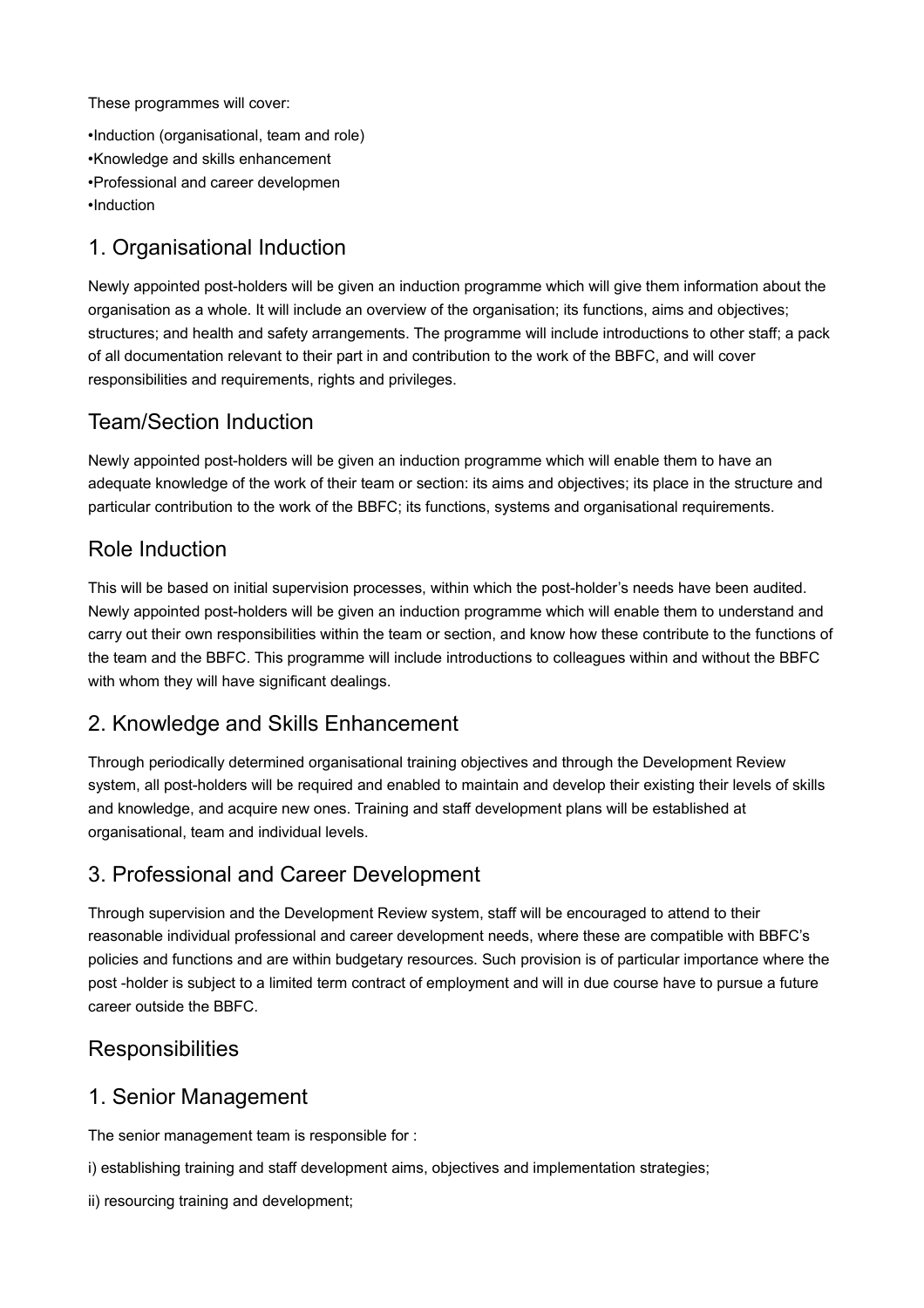iii) monitoring the effectiveness of training and staff development strategies.

## 2. Head of Personnel

The Head of Personnel is responsible for:

i) taking the senior management team lead in developing and implementing training aims, objectivies and strategies, as set out in this policy;

ii) monitoring the effectiveness of the training policy and its implementation;

iii) managing the training budget.

#### 3. Team/Section Manager

The team manager will be responsible, through supervision and the Development Review process and in response to the BBFC's overall aims and objectives and specific training and staff development strategies, for the identification of team and team members' training and development needs. Where appropriate the manager will provide training and monitor its effectiveness. In doing this, the team manager will be encouraged to use the resources of other members of the team, where practicable and resources allow, delegating mentoring roles with specified responsibilities.

#### 4. Post-holder

Individual post-holders are expected to have a commitment to the enhancement of their performance and to support the BBFC in achieving its aims and objectives. Through supervision and the Development Review process, they have a responsibility for contributing to the identification of their training and development needs and for making the most of their training opportunities.

## Provision of Training and Development

Training and staff development will be identified primarily through specific strategies for the achievement of corporate objectives. To a significant extent, these will draw on, and be complementary to, the needs identified through supervision and development review processes. The process of identification is stratified, with corporate training aims and objectives 'cascading' through the organisation from collective to team and individual levels. Responsibility for the provision of identified collective, team and individual training and development requirements is identified above [Section V]. The annual training budget should be adequate to meet agreed provisions, with priority being given to proactively determined and approved plans. Provision will always be subject to relevance to training aims and objectives: corporate, team and individual post-holder. Individual training requirements identified in training plans which require Personnel Department action, including all those involving financial cost, will be recorded on training applications forms. In each case, the 'trainee' and his/her line manager will be responsible for agreeing and recording an implementation plan (which, in many cases will constitute one or more simple strategies) and, after training, for recording an assessment of the quality and value of the training concerned.

# Training Records

Individual training records, as with Development Review files, will be kept securely and centrally in the Personnel Department. These records are confidential, access being on a need and right to know basis. Individual members of staff will have right of access to their own files.